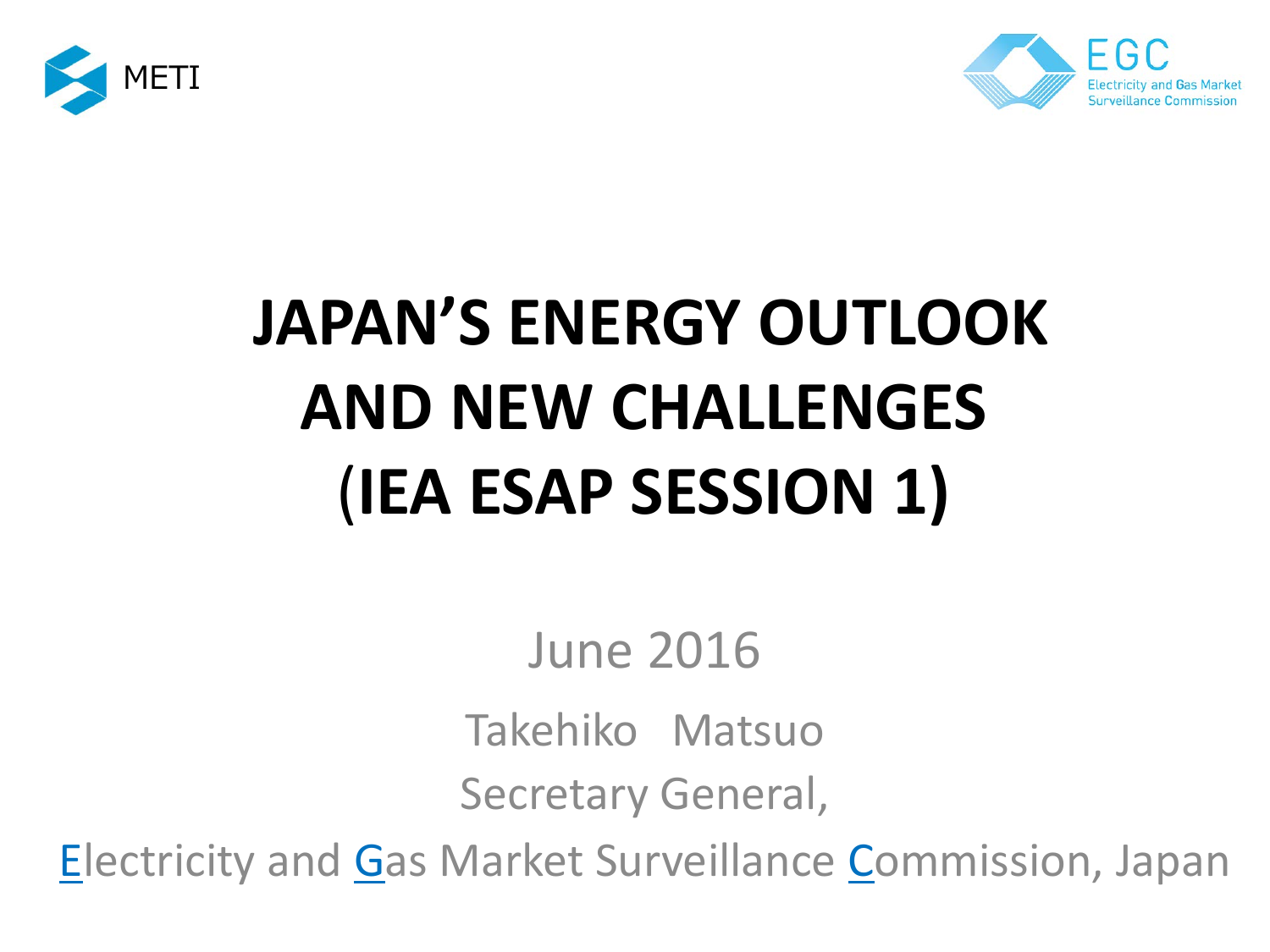#### **Roadmap for Energy Market Reform**

- Electricity retail market has been fully liberalized from this April and legal unbundling is scheduled in 2020.
- OCCTO and EGC was established to advance the energy system reform.

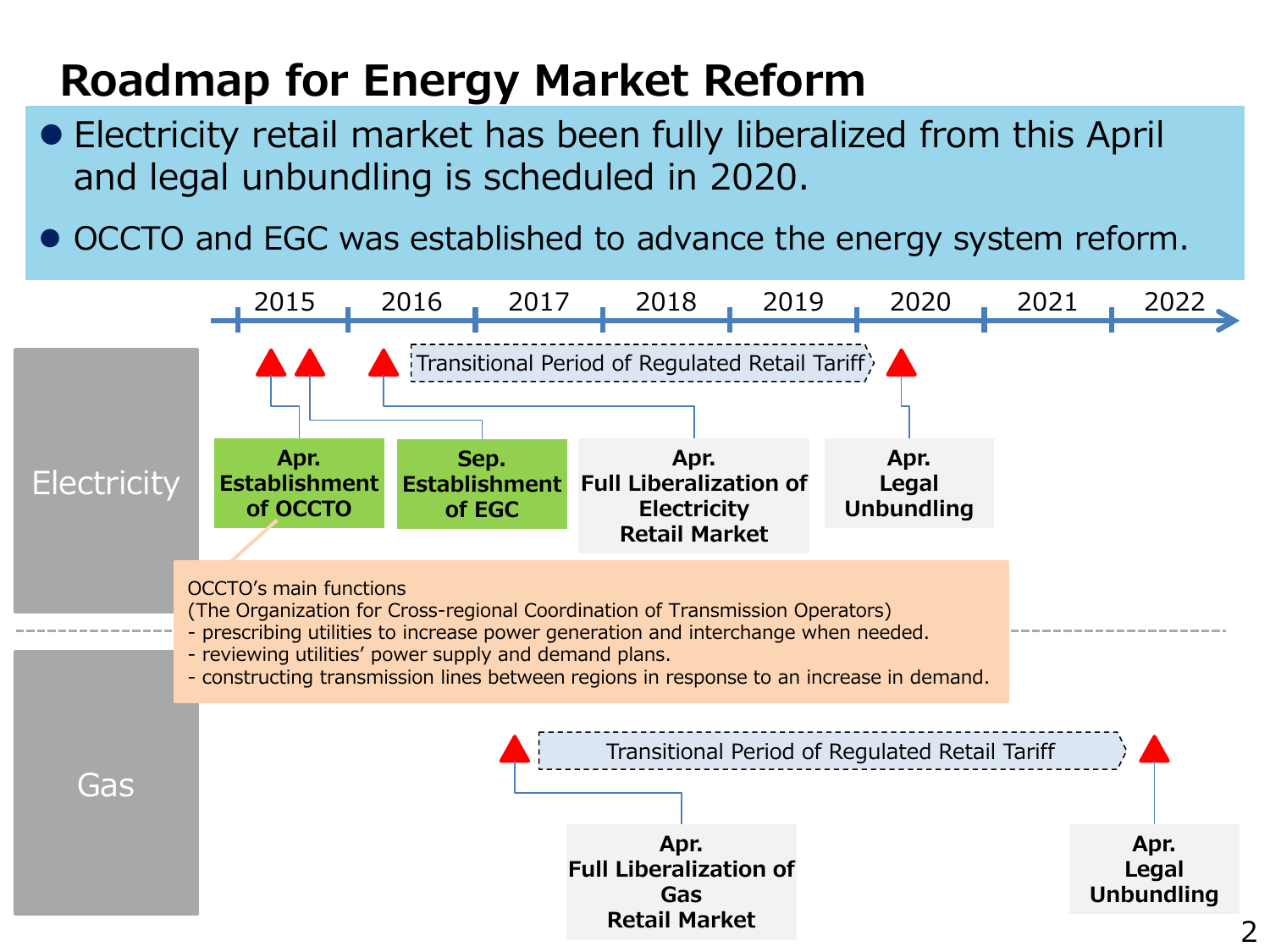## **About EGC**



#### Mission **Role** Role

- •The Commission is aimed to urge sound competition in the electricity and gas market.
- •Besides strictly monitoring transactions in the market, EGC makes policy recommendations on necessary rule-makings to the Minister.

#### METI

#### **②Policy Recommendation**

 Rule-makings from the viewpoint of competition as well as consumer protection

#### EGC

#### **①Monitoring/Inspection**

- Consumer protection
- ex. Demanding extremely high cancellation fee
- Exercising the market power
- ex. Setting extremely low retail price to block new entrants
- ◆ Neutrality of transmission operators ex. Leaking the information of other generators/retailers obtained through the transmission operation to the generation/retail sections in the company/group

Electricity /Gas Market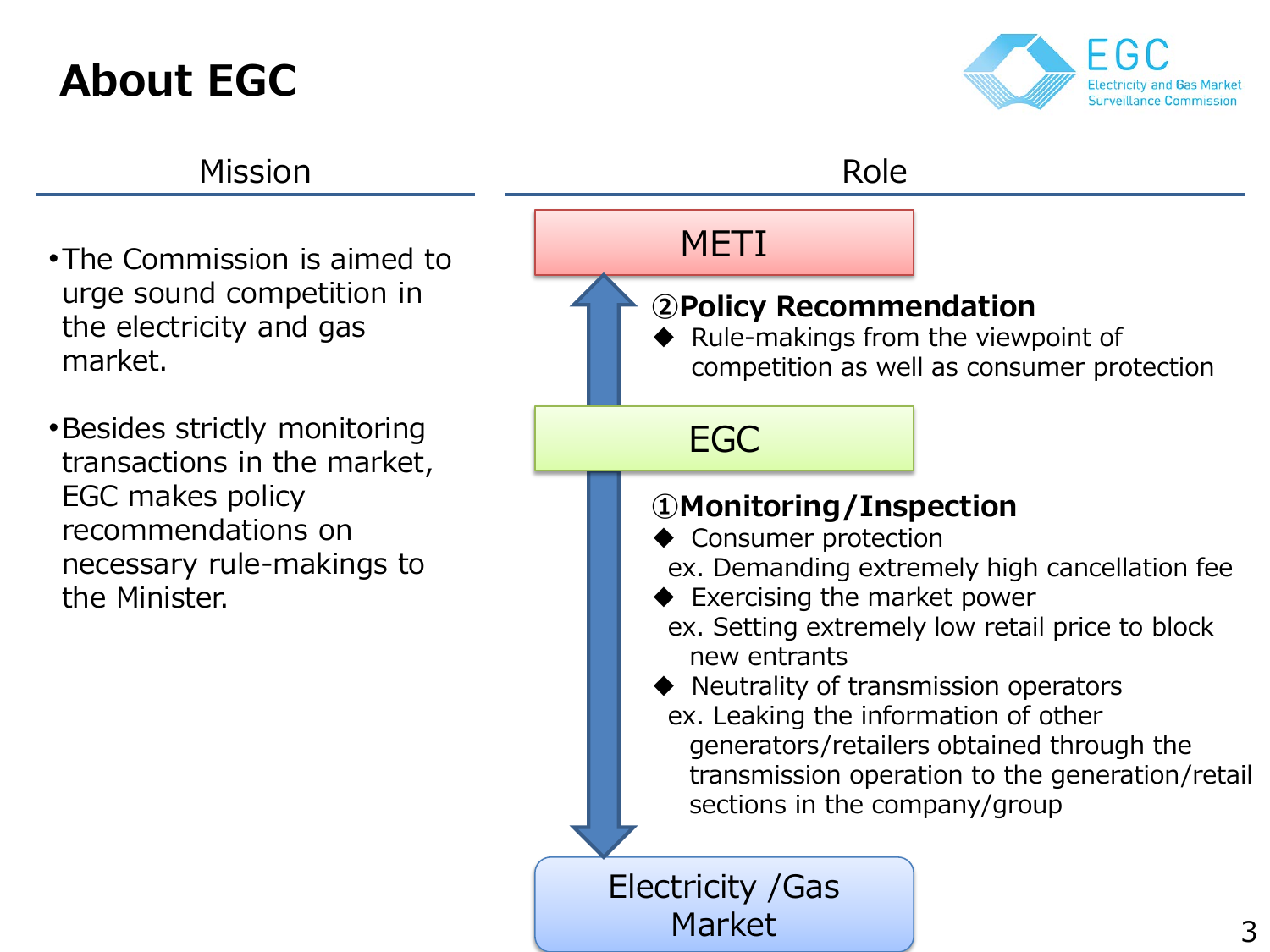## **Generation by energy source by company(2010)**

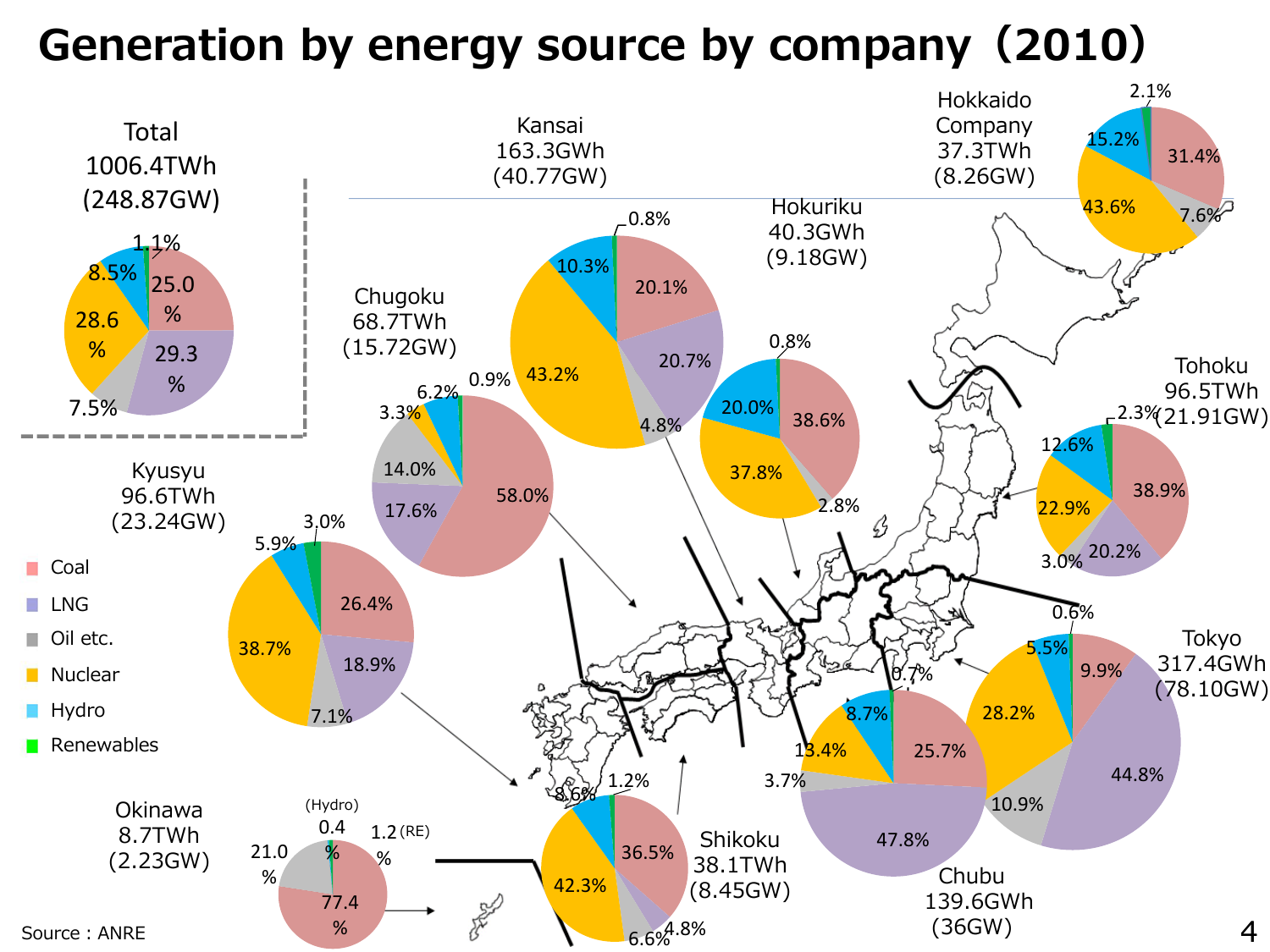## **Generation by energy source by company(2014)**

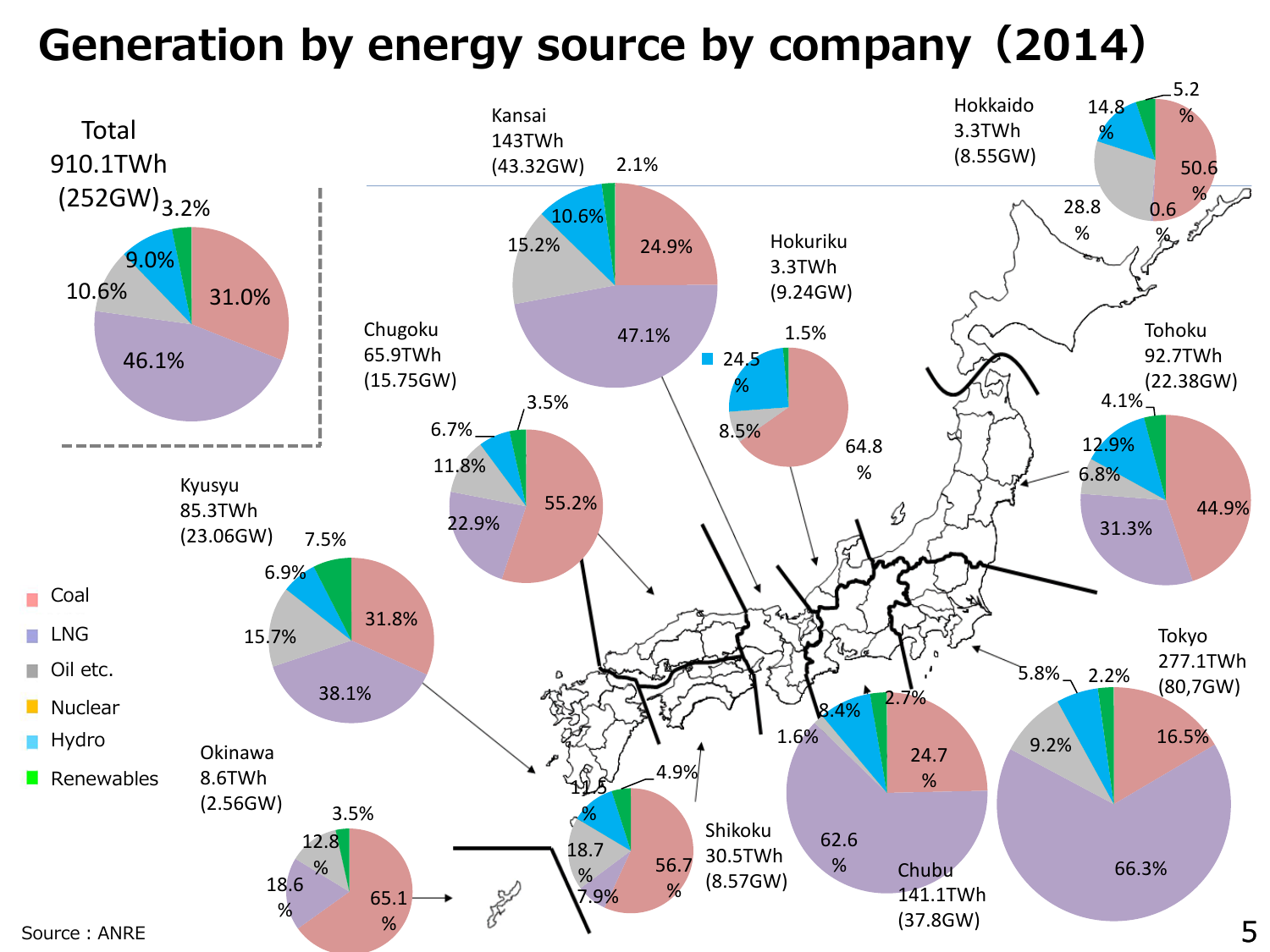## **Expansion of renewable energy facilities**



Source: except large-scale riyard power<br>Source: ANRE calculation based on several statistics such as JPEA ,NEDO etc.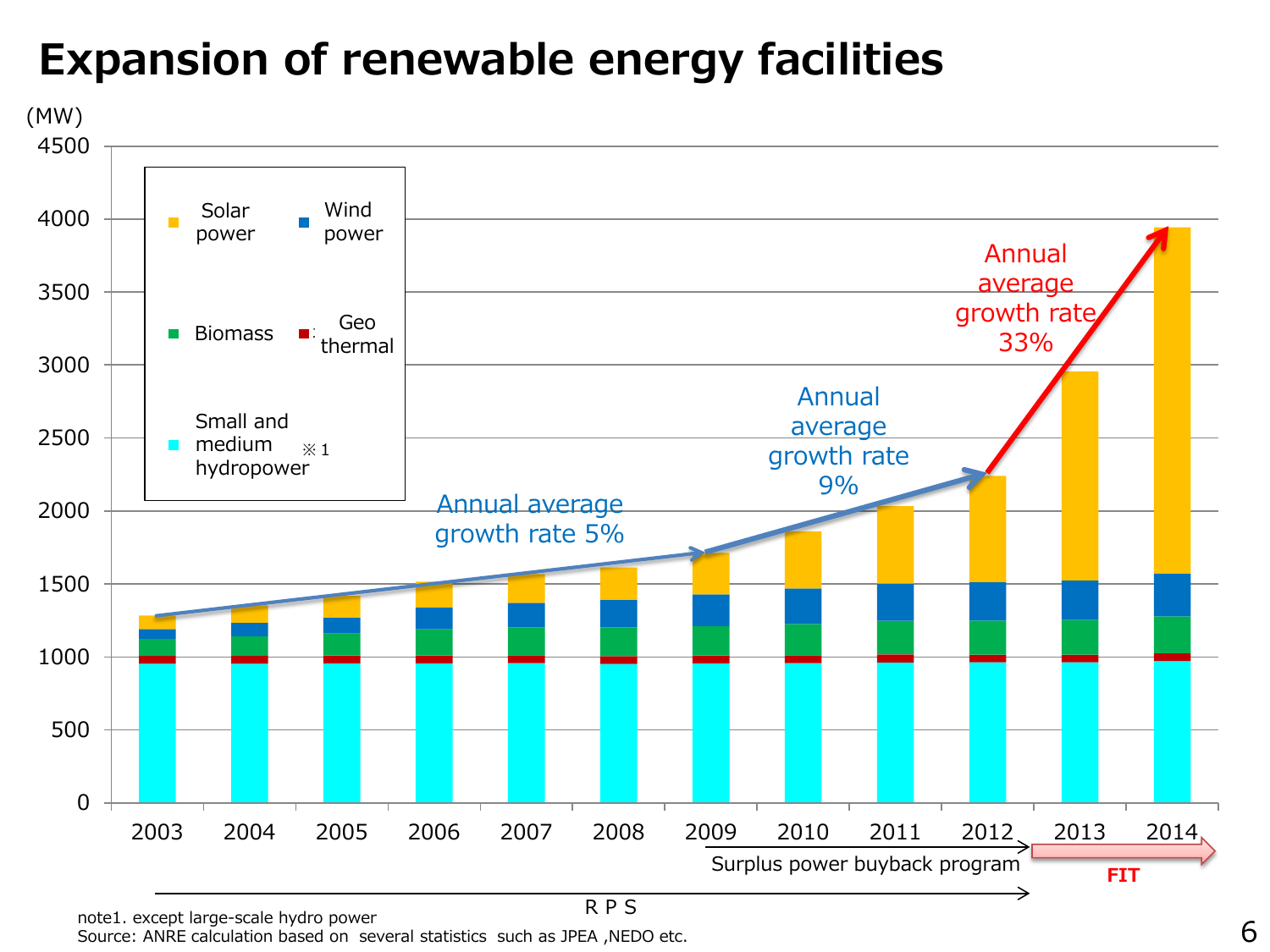## **Electricity Supply and Demand Outlook for 2030**



Source: ANRE calculation based on several statistics such as JPEA ,NEDO etc.

\* Values are approximate.

7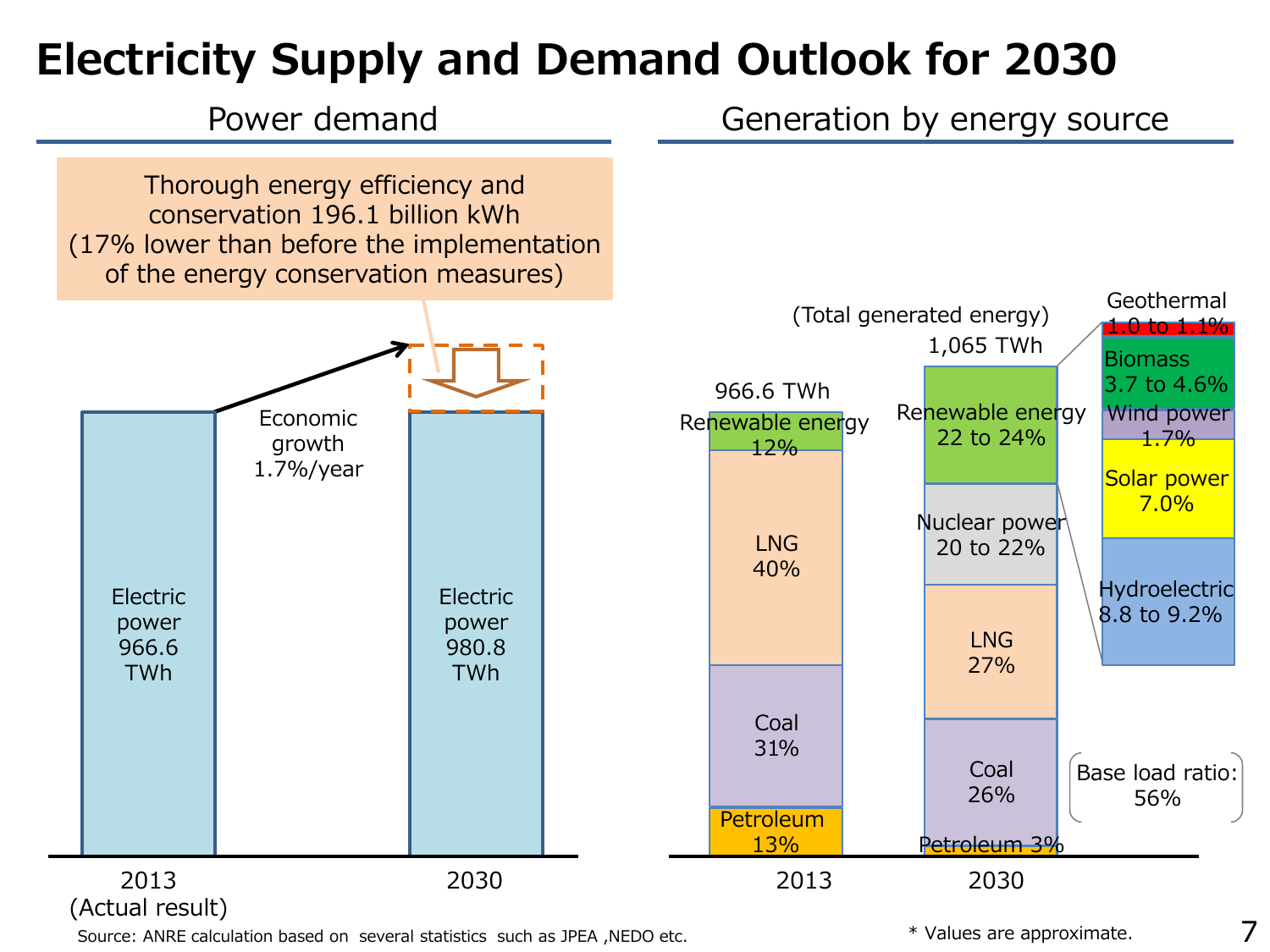#### **Three challenges to further introduction of REs**

| $Challenge\mathbb{Q}:$<br>fixed cost of<br>conventional<br>power plants | As more renewable electricity, whose variable cost is<br>$\bullet$<br>almost zero, come into the market, how can the fixed<br>cost of conventional power plants, which are essential<br>for ancillary service, be secured?                      |
|-------------------------------------------------------------------------|-------------------------------------------------------------------------------------------------------------------------------------------------------------------------------------------------------------------------------------------------|
|                                                                         |                                                                                                                                                                                                                                                 |
| Challenge <sup>2</sup> :<br>interregional<br>transmission lines         | How can new inter-regional lines, which is necessary<br>$\bullet$<br>for REs' further instruction, be smoothly constructed?<br>How can utilization of existing lines be expanded?                                                               |
|                                                                         |                                                                                                                                                                                                                                                 |
| $Challenge\circled{3}:$<br>transmission<br>tariff system                | While electricity demand is not expected to grow, how<br>$\bullet$<br>should transmission tariff system be reformed, in<br>order to make the grid-related investment, required<br>by newly introduced renewables, efficient and<br>appropriate? |
|                                                                         |                                                                                                                                                                                                                                                 |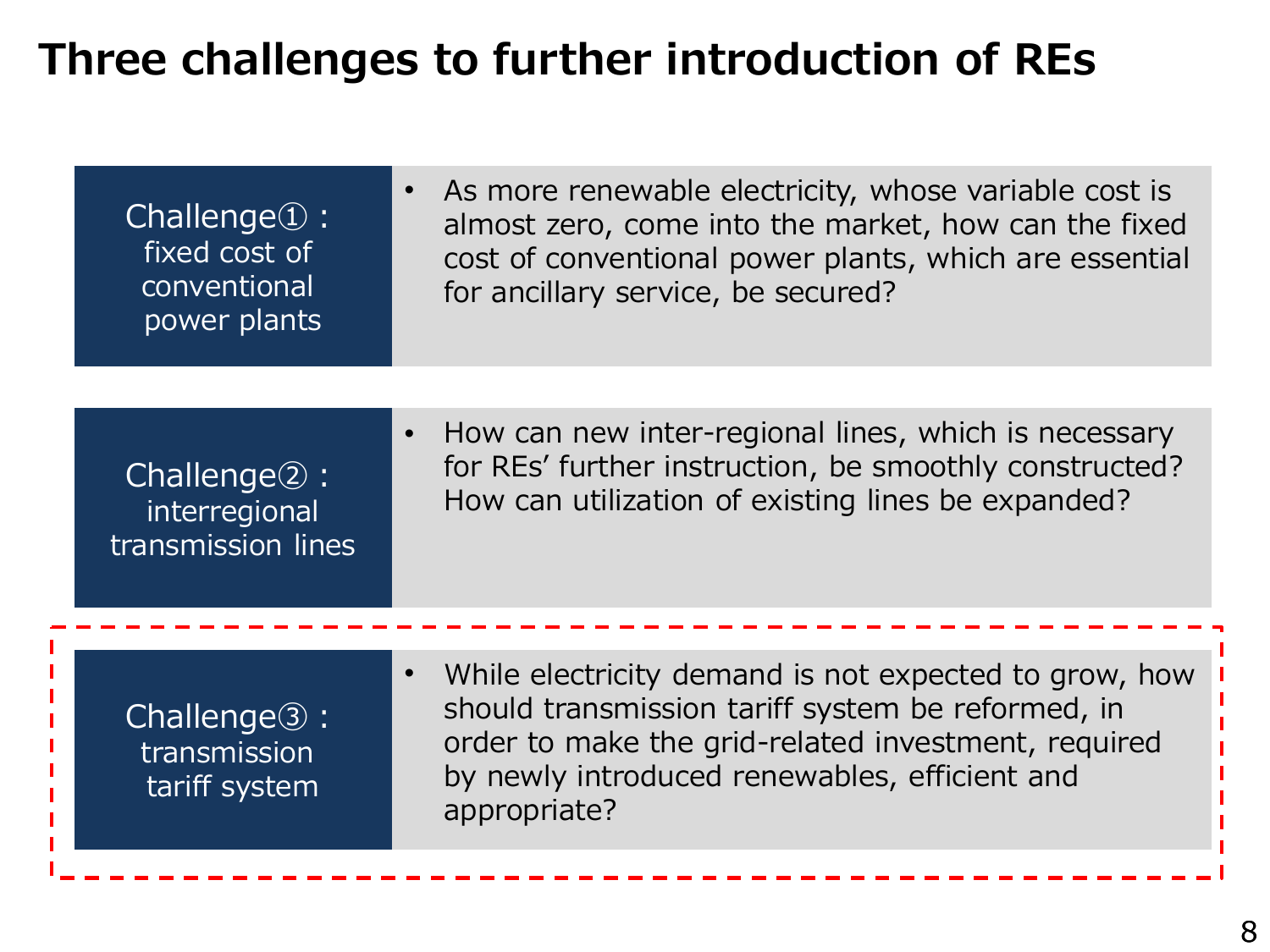## **Overview of transmission tariff system in Japan**

- Japan adopts the full pricing system.
- Transmission tariffs consist of capacity charge(kW) and energy charge (kWh), and are charged 100% to loads on the premise that electricity flows from upper to lower grid.



note1. Grid users pay for the infrastructure connecting its installation to the transmission grid (line/cable and other necessary equipment)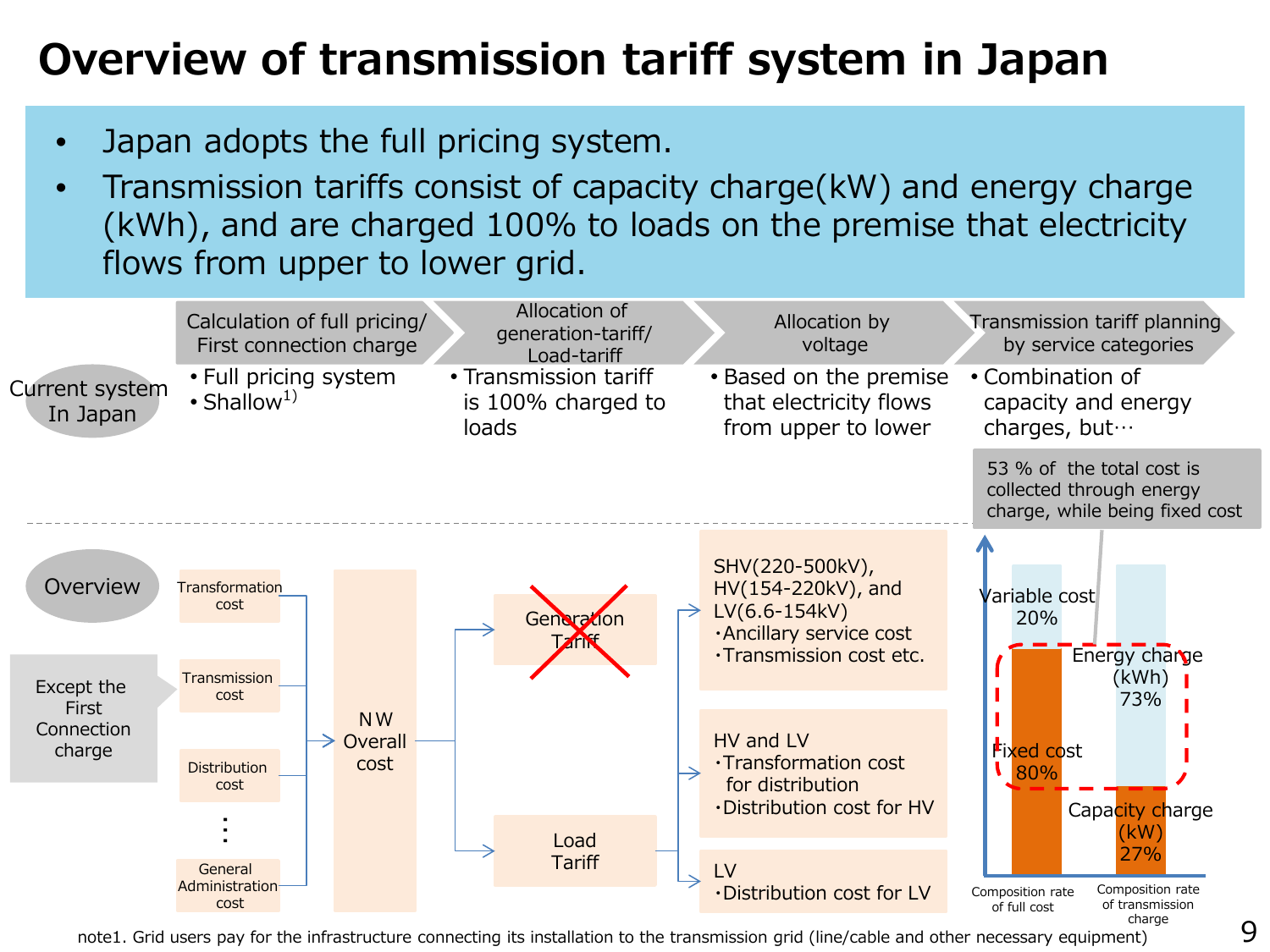## **Challenge①:Charge to generators**

• Charging 100% to load would diminish generators' incentive to construct and operate grid system more efficiently.

Efficient development and maintenance of grid Efficient use of grid

- Depending on the locations of RE, the cost of grid might be extremely high.
- However, generators don't need to consider the additional cost for the grid because load pays 100% of the cost.

| <b>Additional</b><br>cost                                                             | <b>Hokkaido</b>                         | <b>Tohoku</b>                          | <b>Total</b>                            |
|---------------------------------------------------------------------------------------|-----------------------------------------|----------------------------------------|-----------------------------------------|
|                                                                                       | 2.7GW<br>(4.7TWh/<br>year)              | 3.2GW<br>(5.6TWh/<br>year)             | 5.9TkW<br>(10.3TWh/<br>year)            |
| Internal grid<br>cost                                                                 | 1.47 billion<br>Euro                    | 0.5 billion<br>Euro                    | 1.99 billion<br>Euro                    |
| Interconnection<br>between<br>regions/<br>Internal main<br>transmission<br>lines etc. | 5.01 billion<br>Euro                    | 1.61 billion<br>Euro                   | 6.63 billion<br>Euro                    |
| Total<br>construction<br>cost                                                         | 6.48 billion<br>Euro(11.1)<br>cent/kWh) | 2.14 billion<br>Euro(2.95<br>cent/kWh) | 8.61 billion<br>Euro (6.63<br>cent/kWh) |

- It is necessary to consider the maximum flow from the generation facilities when transmission facilities are developed.
- If the generation capacity is the same, the necessary cost is also the same regardless of the utilization rate of the facilities.
	- Ex): Utilization rate of the facilities Thermal power plant:80% **Wind power plant: 20%**

【Areas in the left side chart】

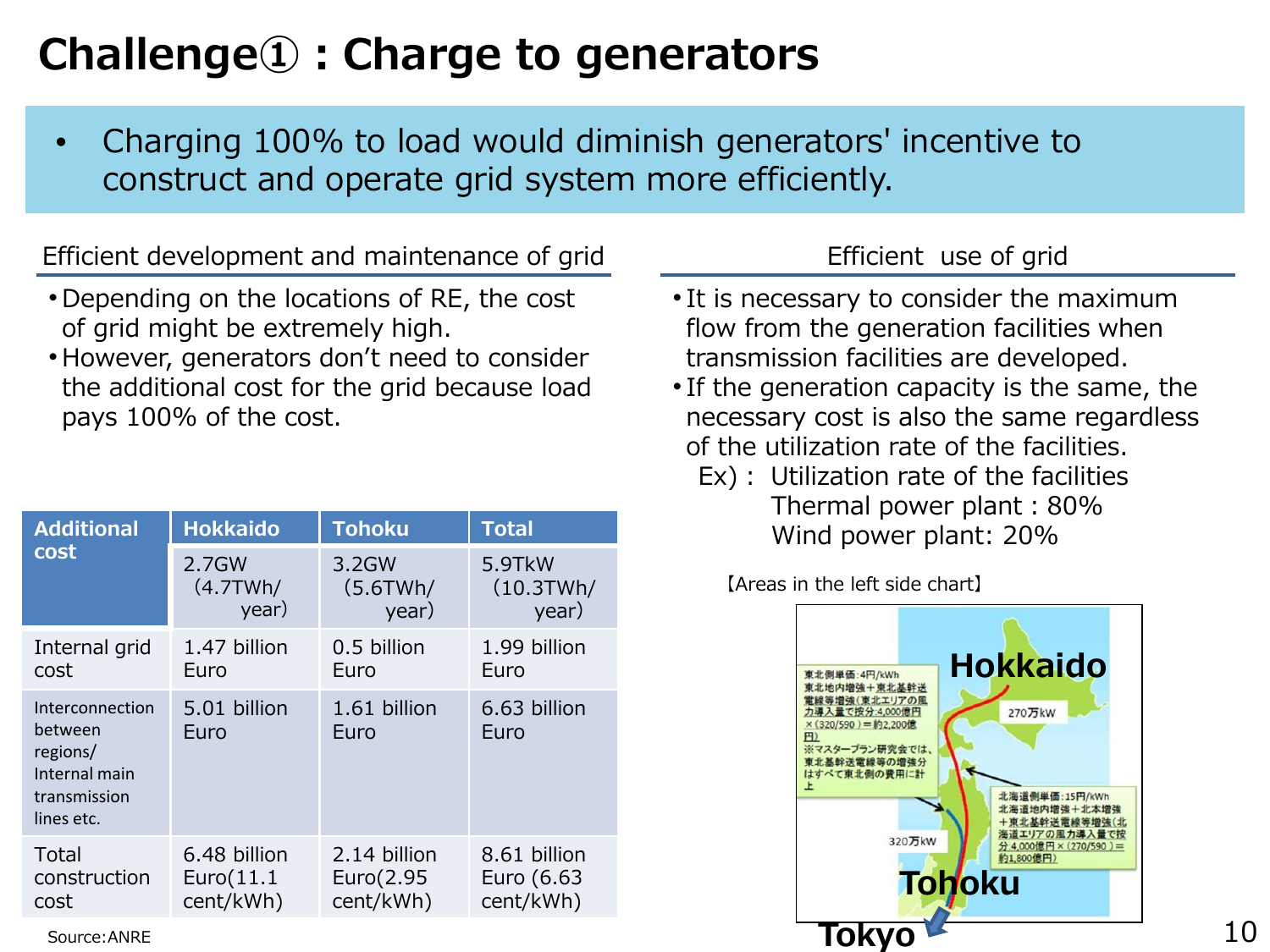## **Challenge②:Charge to consumers**

• The fairness of the burdens of fixed cost and the risk of being unable to recover fixed cost could become more serious problems in the future depending on the extent of expansion of RE.

#### Increasing off-grid power system

- Increase in the number of consumers with off-grid power system accelerates free-rider problem regarding the payment of fixed cost.
- In Japan, this problem gets more serious because roof-top PV and micro-cogeneration are often installed together.





• 9GW of roof-top PV for residence and 5.3 million micro-cogeneration(around 10% of all households) are expected to be installed in 2030.

0

09 10 11 12 13 14 15

micro co-generation





#### Problem of the fairness of the burdens

• Since fixed cost is recovered by energy charge, the users of off-grid power system don't pay sufficient fixed cost in transmission tariff.

【Preliminary calculation roof-top PV】 <Premise>

- ・Contracted capacity :50A,6,000kWh/year
- ・Utilization of facility:14%, self consumption:30%



11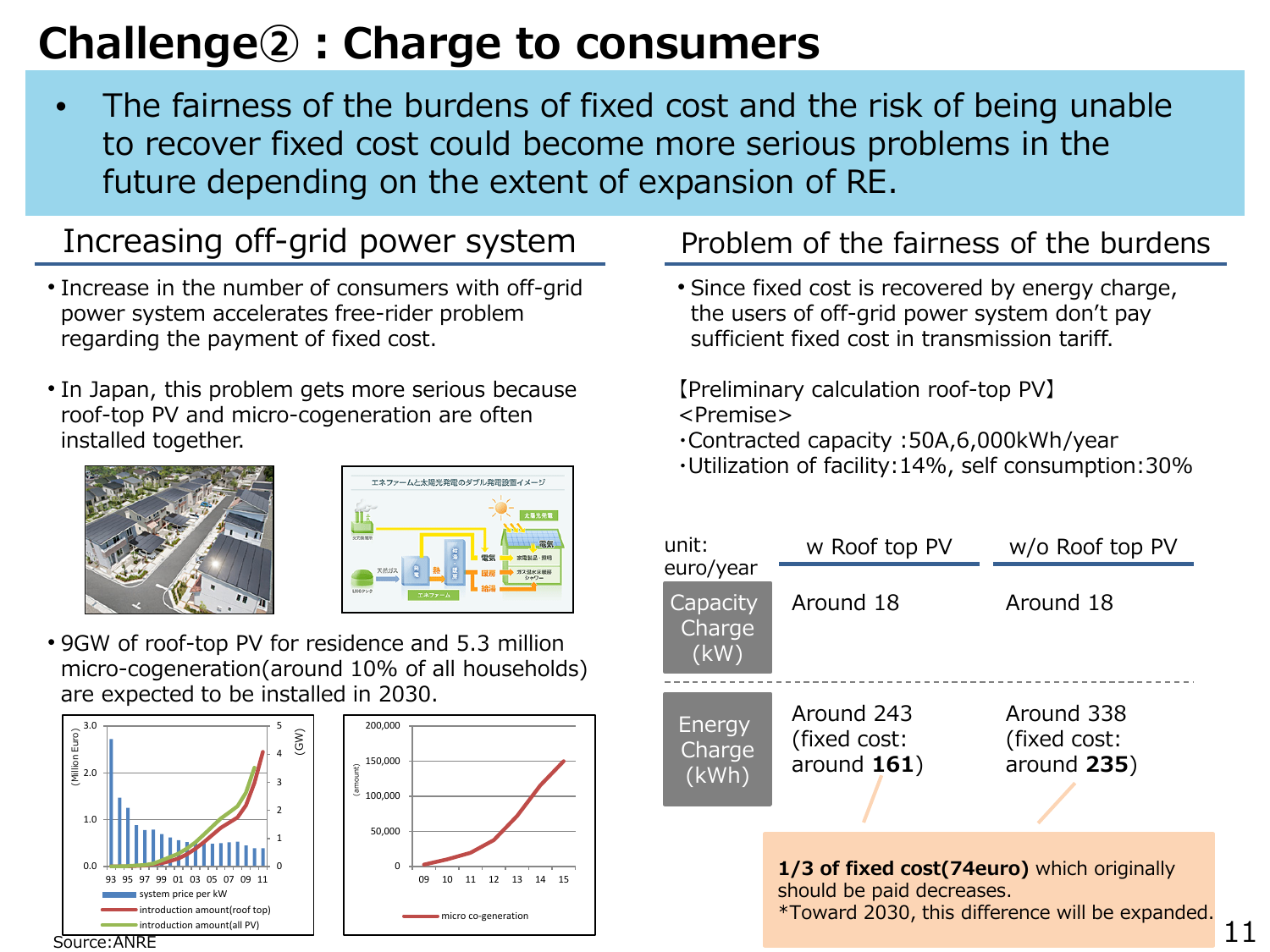## **Challenge③:Value of the grid**

Given the increase in the number of off-grid generation users and the increase in reverse flow from lower to upper grid system in the future, how should we evaluate the value of the grid?

• In the low voltage area, new services like VPPs including DR are emerging together with introduction of roof top PV and microcogeneration.



- Smart meters will be fully deployed by early 2020s.
	- For high voltage users (ex. factories), smart meters will be installed by 2016.
	- For low voltage users (ex. residences etc.), smart meters will be installed by 2020 in Tokyo area and by 2024 in all the areas in Japan.

#### In the future **Change of the electricity flow**